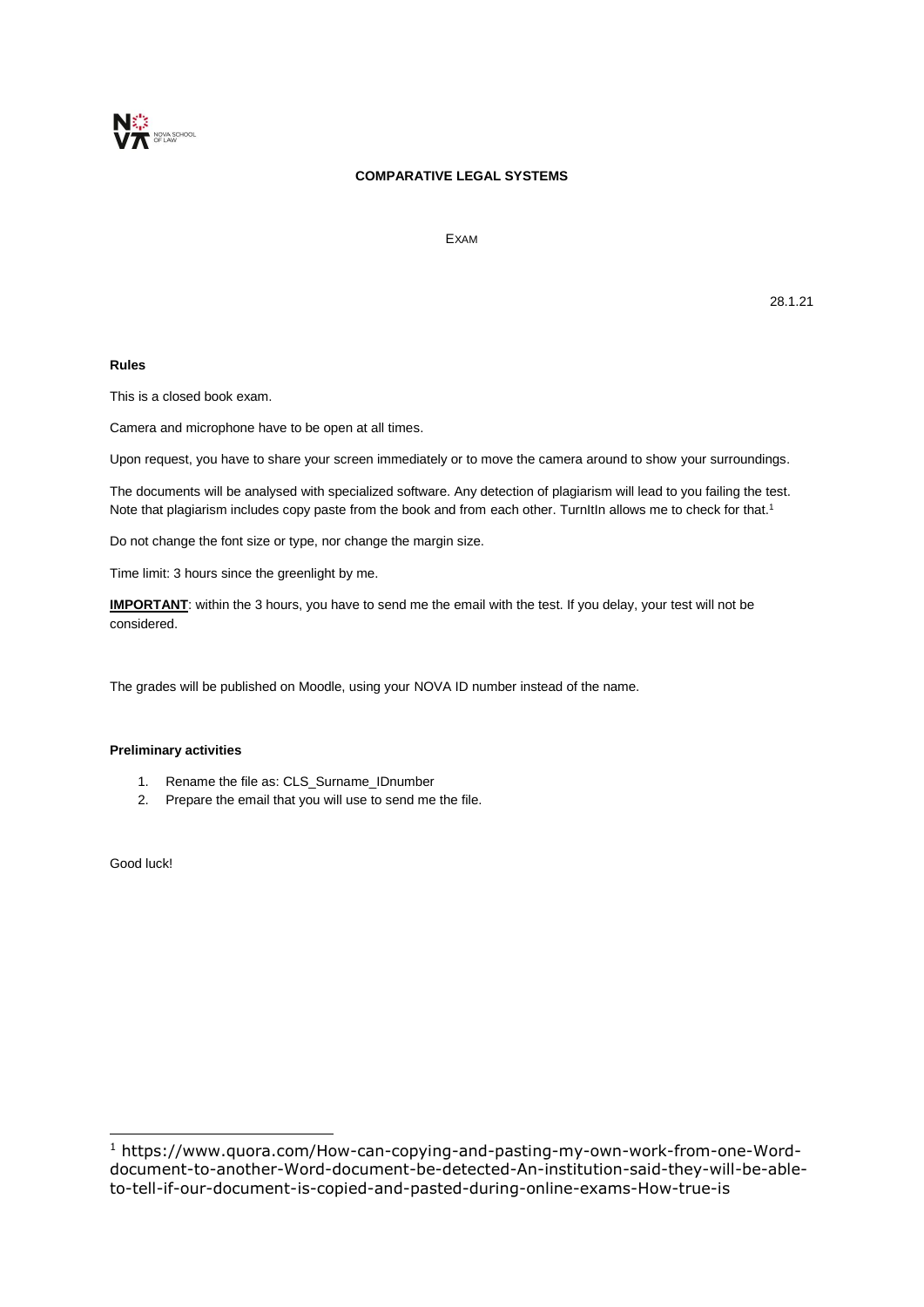#### **Question 1**

### **Explain, if appropriate using examples, the use of precedents in common law and their relation with statutory law**. (7 points – 25 lines)

Common law may be perceived as a legal family that opposes to civil law, and it is a description of law from a certain legal source – case law. This legal system has its origins in England and it was expanded to its colonies, and nowadays is the shape of USA's, Canada's and other countries legal system.

In the common law context, judges make law by applying judicial principles from precedents to new case law. The main source of law in this context is judicial precedents, which correspond to the "ratio decidendi" of a judicial decision. In other words, the "ratio decidendi" is the statement of the judicial decision that is binding for future case law, which excludes the "obiter dictum" (an accessory argument that is not binding). However, in order to have a judicial precedent, the court has to have the power to bind other courts, so the hierarchy within the judicial institutions is very important. Hierarchy is also important to ensure that judges follow previous precedents. Despite this, a higher court has the power to not apply the precedent by overruling a precedent of a lower court, however, this precedent thus loses all power to influence future cases.

On the one hand, the "ratio decidendi", as previously mentioned, corresponds only to the core of the legal rule, as an example, a statement of a decision that says – "the wall cannot be painted in blue". On the other hand, in order to apply the "ratio decidendi" to future case law, we have to comprehend it in its context, so it is crucial for the judge to understand the context and reason that lead to the mentioned precedent – in the example given, in order to exclude other colors, we have to know the reason behind the prohibition of blue.

As a result, understanding the precedent in its judicial context gives the judge the opportunity of amplifying or restricting its extension to future cases considering the interests being defended or even to turn it more flexible by the practice of "distinguishing". An important aspect that results from the "distinguishing" practice is that a precedent can only be applied to another case law if there is no material or substantial differences in the facts of the case being analyzed and the case that lead to the precedent.

Although the judicial precedent is the main source of law, common law countries also have statutes as a secondary source of law. In civil law countries, statutes are the principle source of law and they are characterized by its innovative content and judges only interpret and apply them on case law. However, statutes in the common law context have a different role because they are often declaratory and in accordance with judicial precedents. The reason behind this is because the legislators have to make sure that judges will apply statutes. This statutes have long preambles and many concept definitions, so they rule out any possible systematization. It is important to emphasize that neither statutes, nor codes are exclusive of civil law legal systems. The United States have a written constitution and they are still part of common law. This fact leads to the conclusion that statutes and codes, are not a distinctive aspect between common and civil law countries. However, in the common law countries, as previously explained for statutes, codes only aim at consolidating judicial precedents.

To sum up, it became clear that judicial precedents are the main source of common law legal systems and that they are the source for statutory law in this countries. In addition, statutes and codes are not exclusive aspects of civil law countries, although their declaratory nature in the common law context.

XXXXXXXXXXXXXXXXXXXXXXXXXXXXXXXXXXXXXXXXXXXXXXXXXXXXXXXXXXXXXXXXXXXXXXXXXXXXXXXX XXXXXXXXXXXXXXXXXXXXXXXXXXXXXXXXXXXXXXXXXXXXXXXXXXXXXXXXXXXXXXXXXXXXXXXXXXXXXXXX XXXXXXXXXXXXXXXXXXXXXXXXXXXXXXXXXXXXXXXXXXXXXXXXXXXXXXXXXXXXXXXXXXXXXXXXXXXXXXXX XXXXXXXXXXXXXXXXXXXXXXXXXXXXXXXXXXXXXXXXXXXXXXXXXXXXXXXXXXXXXXXXXXXXXXXXXXXXXXXX XXXXXXXXXXXXXXXXXXXXXXXXXXXXXXXXXXXXXXXXXXXXXXXXXXXXXXXXXXXXXXXXXXXXXXXXXXXXXXXX XXXXXXXXXXXXXXXXXXXXXXXXXXXXXXXXXXXXXXXXXXXXXXXXXXXXXXXXXXXXXXXXXXXXXXXXXXXXXXXX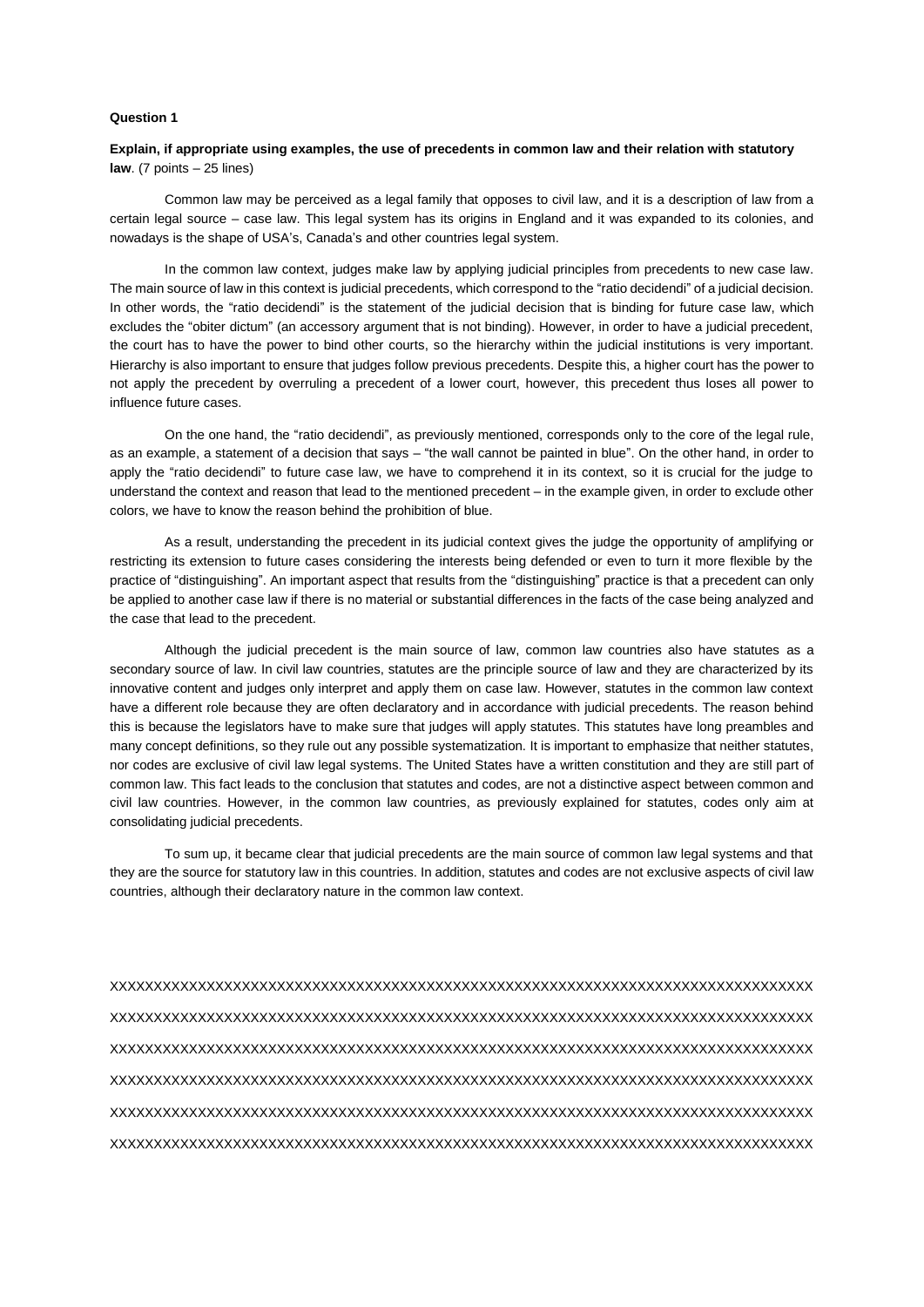### **Question 2**

### **Identify and critically discuss the main critiques moved to the functionalist method in comparative law**. (7 points – 25 lines)

Before discussing the methodology, it is important to clarify that comparative law is the study of similarities and differences between the law of various countries, involving the study of the constitutive elements of legal systems. Comparative law has many different methods that may involve a more theoretical approach or a more "down-to-earth" approach, however the functionalist method is one of the most effective methods when it comes to comparative law, despite its critics.

Firstly, the functionalist method analyses legal norms that have the same function in the respective legal systems. In other words, when considering the functionalist method, the jurist has to compare the way two different legal systems solve the same social problem. The functionalist method requires that each legal norm have a single and clear function, which sees only sufficiently similar functions as comparable. The focus is on the social problem and on the actual legal approach to that problem. In order to do a successful functional approach, the jurist has to be able to abstract from his own legal system and this abstraction has to involve both institutions and values. Rubio Marin's work on the constitutionalist evolution on Portugal and Germany had the aim of comparing both constitutional solutions to solve the same social problem – the protection of the unborn life and woman's rights. This paper is an example of the practical application of the functionalist method and will be serving as an example to criticize the critiques to the mentioned method.

Secondly, academics present many critiques to this method, being the first one related to the concept of function – terminology critique. A function may be perceived as something that rationally solves certain social problems. However, a legal rule might have various functions and those functions can be different in other legal systems, which means that a function is neither clear, nor certain. Another difficulty associated with this method is the concept of "social problem" that varies in different legal systems and social contexts. In Rubio Maris's paper, we can identify the social problem as the protection of the unborn life and the mother's rights. However, this exercise is not always simple because of the variety of functions.

Differently, the "black box" critique has to do with the unclear criteria of similarity and the justification presented for comparing those legal systems or those functions. In many cases, this justifications are presented by the author, and when they are not, we can infer them. This critique is debatable because it often comes natural for the reader to deduct those reasons. In Rubio Marin's paper, we can deduct that she selected to compare the Portuguese and German constitutional solutions because of the proximity of legal systems.

Related to the necessity of abstraction, academics present the critique of impartiality, demanding a completely neutral standpoint. Neutrality is hard to obtain. However, in some cases, partiality actually helps the comparison. In Rubio Marin's paper, the abstraction is achieved because the author is Spanish and is comparing foreign legal systems. When presenting the Portuguese solution, she ends up criticizing the German solution which is a sign of partiality that actually helps the comparison. On the other hand, jurist may criticize this method by saying that focusing on the function leads to a devaluation of the context. This presents a reliability problem because often different social and cultural environments lead to legal issues of comparison. This is why the academic world says that functionalism presents a too narrow view of the legal context and a superficial vison of the comparison. Going back to Rubio Marin's article, she analyses a legal transplant so the focus should not only be the legal rules, but also the historical evolution and cultural context. The last critique is related to the fact that the functionalist method focuses too much on "law in the books", and not in "law in action". This critique is debatable and in many cases doesn't apply to functionalism.

In conclusion, the academic world present alternative methods to functionalism that also end up falling in this critiques.

XXXXXXXXXXXXXXXXXXXXXXXXXXXXXXXXXXXXXXXXXXXXXXXXXXXXXXXXXXXXXXXXXXXXXXXXXXXXXXXX XXXXXXXXXXXXXXXXXXXXXXXXXXXXXXXXXXXXXXXXXXXXXXXXXXXXXXXXXXXXXXXXXXXXXXXXXXXXXXXX XXXXXXXXXXXXXXXXXXXXXXXXXXXXXXXXXXXXXXXXXXXXXXXXXXXXXXXXXXXXXXXXXXXXXXXXXXXXXXXX XXXXXXXXXXXXXXXXXXXXXXXXXXXXXXXXXXXXXXXXXXXXXXXXXXXXXXXXXXXXXXXXXXXXXXXXXXXXXXXX XXXXXXXXXXXXXXXXXXXXXXXXXXXXXXXXXXXXXXXXXXXXXXXXXXXXXXXXXXXXXXXXXXXXXXXXXXXXXXXX XXXXXXXXXXXXXXXXXXXXXXXXXXXXXXXXXXXXXXXXXXXXXXXXXXXXXXXXXXXXXXXXXXXXXXXXXXXXXXXX